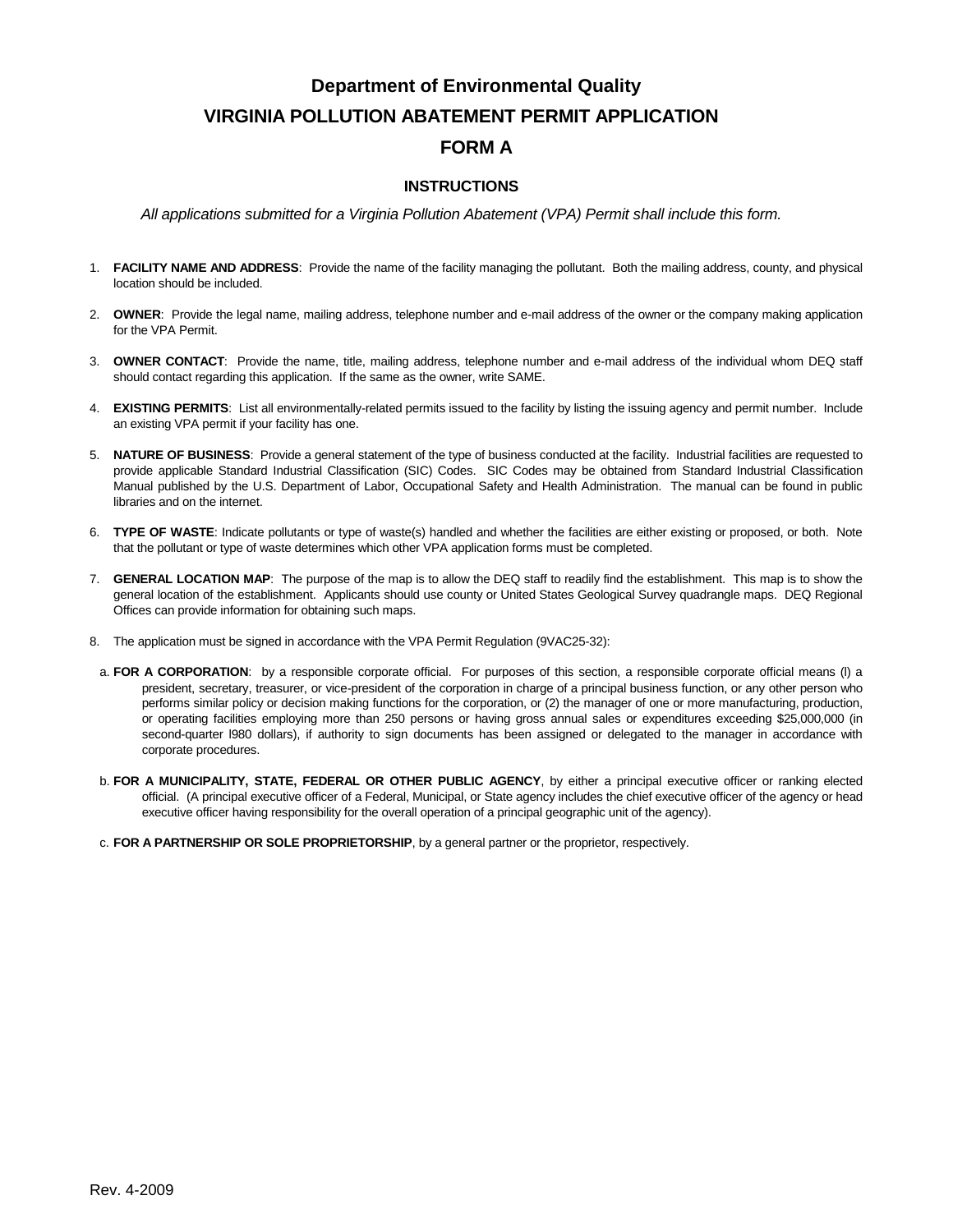### **VIRGINIA POLLUTION ABATEMENT PERMIT APPLICATION FORM A** *ALL APPLICANTS*

| 1. | Facility             | Name                    |
|----|----------------------|-------------------------|
|    |                      | County/City             |
|    |                      | Address                 |
| 2. | Owner                | Legal Name              |
|    |                      | <b>Mailing Address</b>  |
|    |                      | <b>Telephone Number</b> |
|    |                      | Email address           |
| 3. | <b>Owner Contact</b> | Name                    |
|    |                      | Title                   |
|    |                      | <b>Mailing Address</b>  |
|    |                      | Telephone Number        |
|    |                      | Email address           |

## 4. Existing permits (e.g., VPA, VPDES; VWP, RCRA; UIC); other:

| Agency | Permit Type | Permit Number |
|--------|-------------|---------------|
|        |             |               |
|        |             |               |
|        |             |               |
|        |             |               |

#### 5. Nature of Business:

| 516 |  |  |
|-----|--|--|
|     |  |  |

| (check box as appropriate)                                                        | Proposed | Existina |
|-----------------------------------------------------------------------------------|----------|----------|
| Animal Waste (complete Form B)                                                    |          |          |
| Industrial Waste (complete Form C)                                                |          |          |
| Land Application of Municipal Effluent<br>(complete Form D, Part I)               |          |          |
| Land Application of Biosolids/Sewage Sludge<br>(complete Form D, Part II)         |          |          |
| Reclamation and/or Distribution of Reclaimed<br>Wastewater (Application Addendum) |          |          |

7. General Location Map:

Provide a general location map which clearly identifies the location of the facility